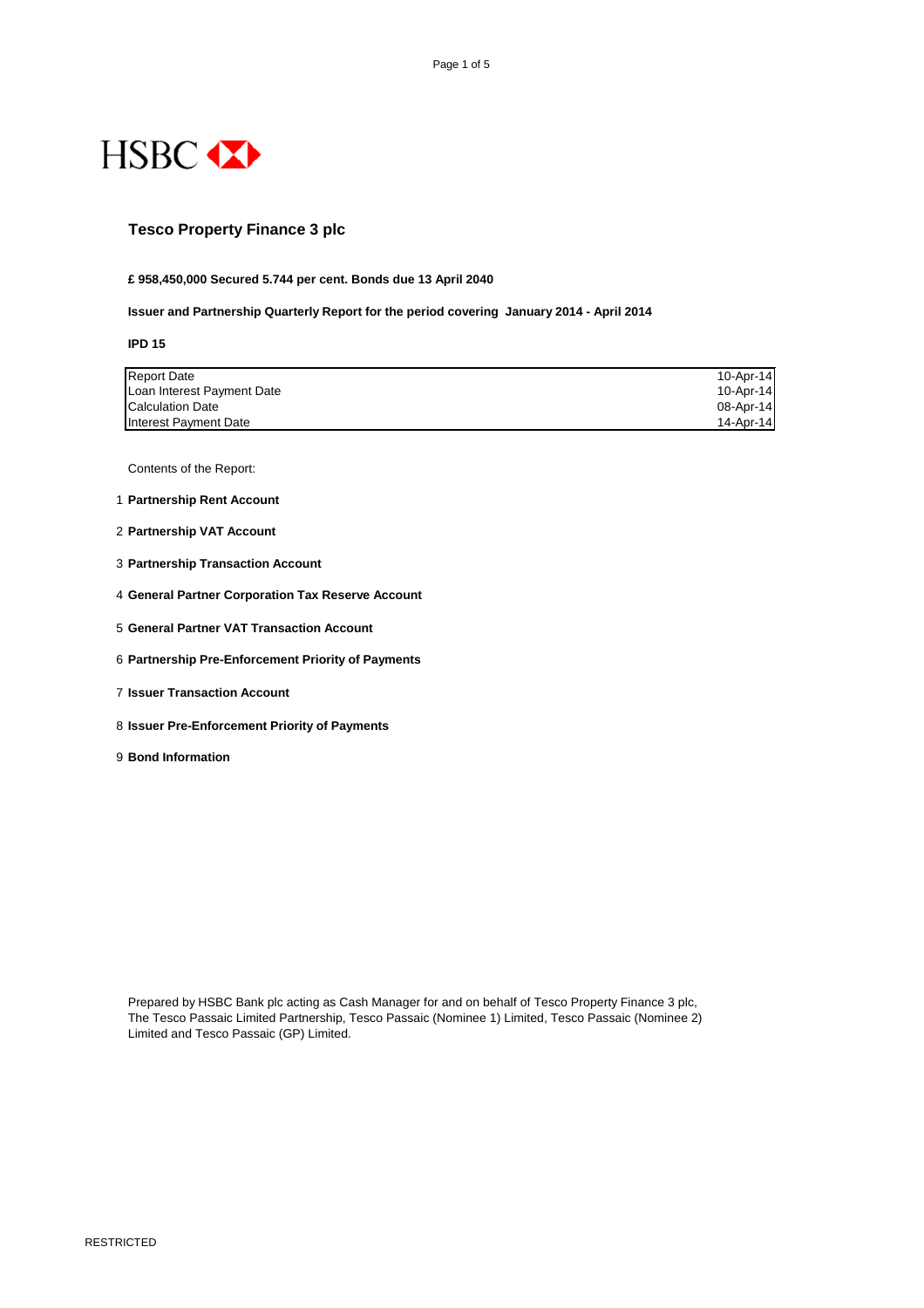### **1. Partnership Rent Account 70295444**

|           | <b>Opening Balance</b>             | 5,000.03 Cr      |       |
|-----------|------------------------------------|------------------|-------|
| DATE      | <b>ENTRY DETAILS</b>               | AMOUNT (£)       | CR/DR |
| 07-Jul-10 | Initial Deposit on Closing Date    | 5,000.00 Cr      |       |
| 19-Mar-14 | <b>Rent</b>                        | 13,694,529.62 Cr |       |
| 10-Apr-14 | To Partnership Transaction Account | 13,694,529.62 Dr |       |
|           | <b>Closing Balance</b>             | 5,000.03 Cr      |       |

### **2. Partnership VAT Account 70295460**

|                        | <b>Opening Balance</b>     | 2,815,889.87 Cr                    |       |
|------------------------|----------------------------|------------------------------------|-------|
| <b>DATE</b>            | <b>ENTRY DETAILS</b>       | AMOUNT (£)                         | CR/DR |
| 30-Jan-14<br>19-Mar-14 | VAT Payment<br>VAT Funding | 2,651,957.05 Dr<br>2,738,905.96 Cr |       |
|                        | <b>Closing Balance</b>     | 2,902,838.78 Cr                    |       |
|                        |                            |                                    |       |

# **3. Partnership Transaction Account 70295452**

|             | <b>Opening Balance</b>   | 296,041.43 Cr    |       |
|-------------|--------------------------|------------------|-------|
| <b>DATE</b> | <b>ENTRY DETAILS</b>     | AMOUNT (£)       | CR/DR |
|             |                          |                  |       |
| 07-Apr-14   | <b>Credit Interest</b>   | 1,872.51 Cr      |       |
| 10-Apr-14   | Transfer from Rent       | 13,694,529.62 Cr |       |
| 10-Apr-14   | Trustee Fee              | 1,500.00 Dr      |       |
| 10-Apr-14   | <b>Ongoing Fee</b>       | 46,437.12 Dr     |       |
| 10-Apr-14   | <b>Expenses</b>          | 19,771.56 Dr     |       |
| 10-Apr-14   | Partnership Swap payment | 1,027,559.10 Cr  |       |
| 10-Apr-14   | <b>Partnership Debt</b>  | 14,456,591.93 Dr |       |
| 10-Apr-14   | Spen Hill Management Ltd | 424,150.62 Dr    |       |
|             |                          |                  |       |
|             |                          |                  |       |
|             | <b>Closing Balance</b>   | 71,551.43 Cr     |       |
|             |                          |                  |       |

# **4. General Partner Corporation Tax Reserve Account 70295487**

|      | <b>Opening Balance</b> | $0.00$ Cr           |
|------|------------------------|---------------------|
| DATE | <b>ENTRY DETAILS</b>   | CR/DR<br>AMOUNT (£) |
|      |                        |                     |
|      |                        |                     |
|      |                        |                     |
|      | <b>Closing Balance</b> | $0.00$ Cr           |
|      |                        |                     |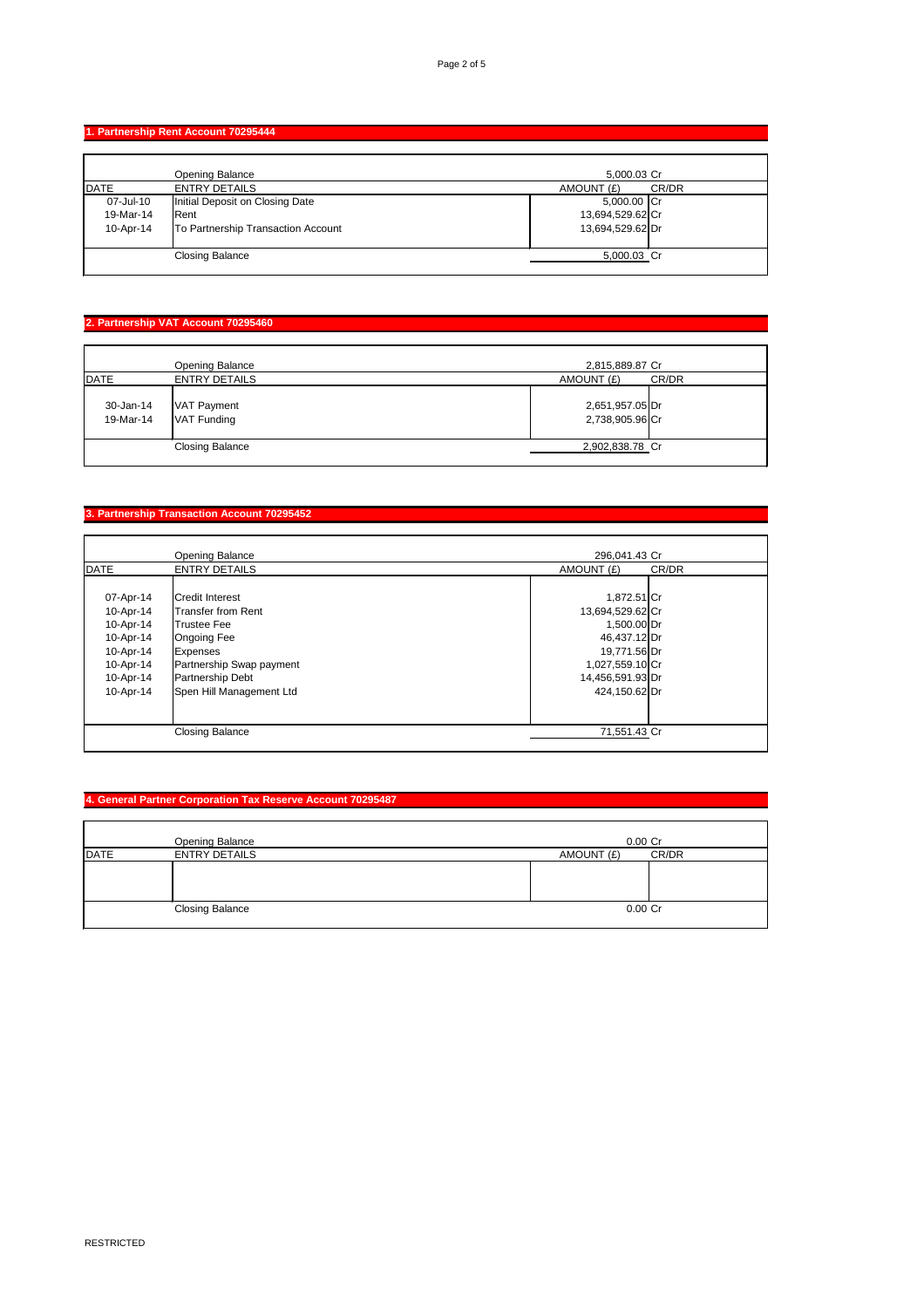#### **5. General Partner VAT Transaction Account 70298993**

| <b>Expense Reserve Ledger - Max GBP 500,000.00</b> |              |              |  |
|----------------------------------------------------|--------------|--------------|--|
|                                                    | Date         |              |  |
| <b>DATE</b>                                        | $14$ -Apr-14 | 71,551.43 Cr |  |
|                                                    |              |              |  |
|                                                    | Balance      | 71,551.43 Cr |  |

|           | <b>Opening Balance</b> | 164,392.27 Cr |       |
|-----------|------------------------|---------------|-------|
| DATE      | <b>ENTRY DETAILS</b>   | AMOUNT (£)    | CR/DR |
| 07-Apr-14 | Credit Interest        | 60.80 Cr      |       |
|           | <b>Closing Balance</b> | 164,453.07 Cr |       |

# **6. Partnership Pre-Enforcement Priority of Payments**

| Date      |                                                                           | <b>Funds Paid Out of</b><br>account(E) | <b>Funds Received into</b><br>account(E) |
|-----------|---------------------------------------------------------------------------|----------------------------------------|------------------------------------------|
| 14-Apr-14 |                                                                           |                                        |                                          |
|           | <b>Partnership Available Funds</b>                                        |                                        |                                          |
|           | a Rental Income                                                           |                                        | 13,694,529.62                            |
|           | b Funds from Issuer under Partnership Swaps                               |                                        | 14,456,876.11                            |
|           | c From Partnership VAT Account                                            |                                        |                                          |
|           | d From Partnership Disposal Proceeds Account                              |                                        |                                          |
|           | e From Partnership Insurance Proceeds Account                             |                                        |                                          |
|           | Hinterest received by the Partnership Accounts and Rent Account           |                                        | 1,872.51                                 |
|           | g Eligible Investment Earnings by Partnership                             |                                        |                                          |
|           | h Advance under Committed Subordinated Loan Agreement                     |                                        |                                          |
|           | Net proceeds of a CPO Disposal or a Mortgage Property                     |                                        |                                          |
|           | Net proceeds of a disposal of a Mortgage Property                         |                                        |                                          |
|           | k Any other sums standing to the credit of the Partnership Transaction Ac |                                        | 296,041.43                               |
|           | <b>Partnership Pre-Enforcement Priority of Payments</b>                   |                                        |                                          |
|           | a Partnership Security Trustee Fees                                       | 1,500.00                               |                                          |
|           | b Issuer Security Trustee Fee, Bond Trustee, operating expenses of the    | 40,687.12                              |                                          |
|           | Issuer (Ongoing Partnership Facility Fee)                                 |                                        |                                          |
|           | c Partnership Operating Expenses excluding GP UK Tax                      |                                        |                                          |
|           | d Partnership Operator Fee                                                | 4,500.00                               |                                          |
|           | d Property Advisor Fee (Annual 25 K Jan)                                  |                                        |                                          |
|           | d Nominees Corporate Services Provider Fee                                | 4,500.00                               |                                          |
|           | d Nominees Holdco Corporate Services Provider Fee                         | 6,271.56                               |                                          |
|           | d PL Propco Corporate Services Provider Fees                              | 4,500.00                               |                                          |
|           | d Nominees Side Letter payments                                           |                                        |                                          |
|           | d Nominees Holdco Side Letter payments                                    |                                        |                                          |
|           | d Account Bank Fee                                                        |                                        |                                          |
|           | d Cash Manager Fee                                                        |                                        |                                          |
|           | Issuer Account Bank, PPA CM, CSP Fee (Ongoing Partnership Facility        |                                        |                                          |
|           | $d$ Fee)                                                                  | 5,000.00                               |                                          |
|           | d Headlease payment                                                       |                                        |                                          |
|           | e   Partnership Expenses Ledger payment (max £6,250)                      | 6,250.00                               |                                          |
|           | f Partnership Debt Interest                                               | 13,622,166.93                          |                                          |
|           | f Partnership Swap payment                                                | 13,429,317.01                          |                                          |
|           | g Partnership Debt Principal                                              | 834,425.00                             |                                          |
|           | Issuer Partnership Swap Termination Amount (Ongoing Partnership Facility  |                                        |                                          |
|           | $h$ Fee)                                                                  | 750.00                                 |                                          |
|           | <b>Partnership Swap Termination Amount</b>                                |                                        |                                          |
|           | <b>Property Pool Manager Fee</b>                                          | 424,150.62                             |                                          |
|           | k Partnership Expenses Ledger payment                                     | 65,301.43                              |                                          |
|           | <b>Alteration Adjustment Rent</b>                                         |                                        |                                          |
|           | m Committed Subordinated Loan payment                                     |                                        |                                          |
|           | n   Partnership Distribution Account                                      |                                        |                                          |
|           | <b>Totals</b>                                                             | 28,449,319.67                          | 28,449,319.67                            |
|           |                                                                           |                                        |                                          |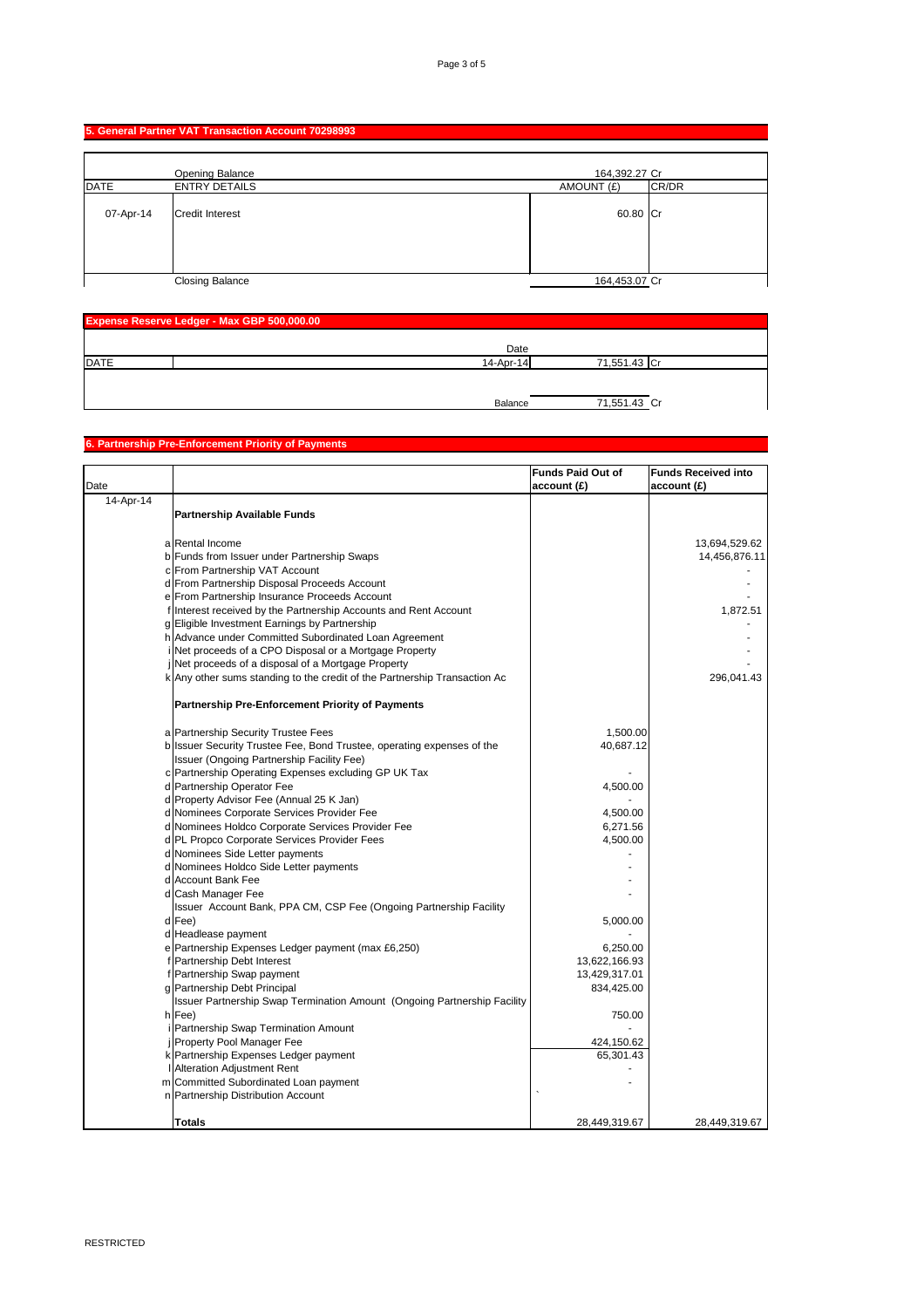RESTRICTED

#### **7. Issuer Transaction Account 70295495**

|             | <b>Opening Balance</b>            | 30,771.91 Cr        |  |
|-------------|-----------------------------------|---------------------|--|
| <b>DATE</b> | <b>ENTRY DETAILS</b>              | AMOUNT (£)<br>CR/DR |  |
|             |                                   |                     |  |
| 07-Apr-14   | <b>Credit Interest</b>            | 190.00 Cr           |  |
| 14-Apr-14   | <b>Issuer Profit</b>              | $0.00$ Cr           |  |
| 14-Apr-14   | <b>Swaps Receipts</b>             | 1,027,559.10 Cr     |  |
| 14-Apr-14   | <b>Partnership Debt</b>           | 14,456,591.93 Cr    |  |
| 14-Apr-14   | <b>Swap Pays</b>                  | 1,027,559.10 Dr     |  |
| 14-Apr-14   | <b>Ongoing Fee</b>                | 46,437.12 Cr        |  |
| 14-Apr-14   | <b>HSBC</b> Fee                   | 7,700.00 Dr         |  |
| 14-Apr-14   | <b>SFM Tesco Property Finance</b> | $5,947.12$ Dr       |  |
| 14-Apr-14   | <b>Notes</b>                      | 14,456,591.93 Dr    |  |
| 14-Apr-14   | <b>PWC</b>                        | 32,040.00 DR        |  |
|             |                                   |                     |  |
|             | <b>Closing Balance</b>            | 31,711.91 Cr        |  |

#### **8. Issuer Pre-Enforcement Priority of Payments**

| Date      |                                                        | <b>Funds Paid Out of</b><br>$ $ account $(E)$ | <b>Funds Received into</b><br>account(E) |
|-----------|--------------------------------------------------------|-----------------------------------------------|------------------------------------------|
| 14-Apr-14 |                                                        |                                               |                                          |
|           | <b>Issuer Available Funds</b>                          |                                               |                                          |
|           | a Funds due to Issuer under Partnership Swap Agreement |                                               | 13,429,317.01                            |
|           | b Amounts due to Issuer in respect of Partnership Loan |                                               | 14,503,029.05                            |
|           | c Any amount due to Issuer under Issuer Swap Agreement |                                               | 14,456,876.11                            |
|           | d Interest Received by Issuer on Transaction Account   |                                               | 190.00                                   |
|           | e Eigible Investment Earnings                          |                                               |                                          |
|           | <b>Issuer Pre-Enforcement Priority of Payments</b>     |                                               |                                          |
|           | a Bond Trustee Fee                                     | 1,200.00                                      |                                          |
|           | a Issuer Security Trustee Fee                          | 1,500.00                                      |                                          |
|           | b Issuer Operating Expenses                            | 37,987.12                                     |                                          |
|           | c Issuer/Issuer Holdco Corporate Services Provider Fee |                                               |                                          |
|           | c Paying Agent Fee                                     | 500.00                                        |                                          |
|           | c Account Bank Fee                                     | 750.00                                        |                                          |
|           | c Cash Manager Fee                                     | 3,750.00                                      |                                          |
|           | d Bond Interest                                        | 13,622,166.93                                 |                                          |
|           | d Bond Principal                                       | 834,425.00                                    |                                          |
|           | d Issuer Swap Provider                                 | 13,429,317.01                                 |                                          |
|           | d Partnership Swap payment<br>ellssuer Profit          | 14,456,876.11<br>750.00                       |                                          |
|           | f Swap Subordinated Amounts                            |                                               |                                          |
|           | g Issuer Partnership Swap Termination Amount           |                                               |                                          |
|           | h Issuer Transaction Account                           | 190.00                                        |                                          |
|           | <b>Totals</b>                                          | 42,389,412.17                                 | 42,389,412.17                            |